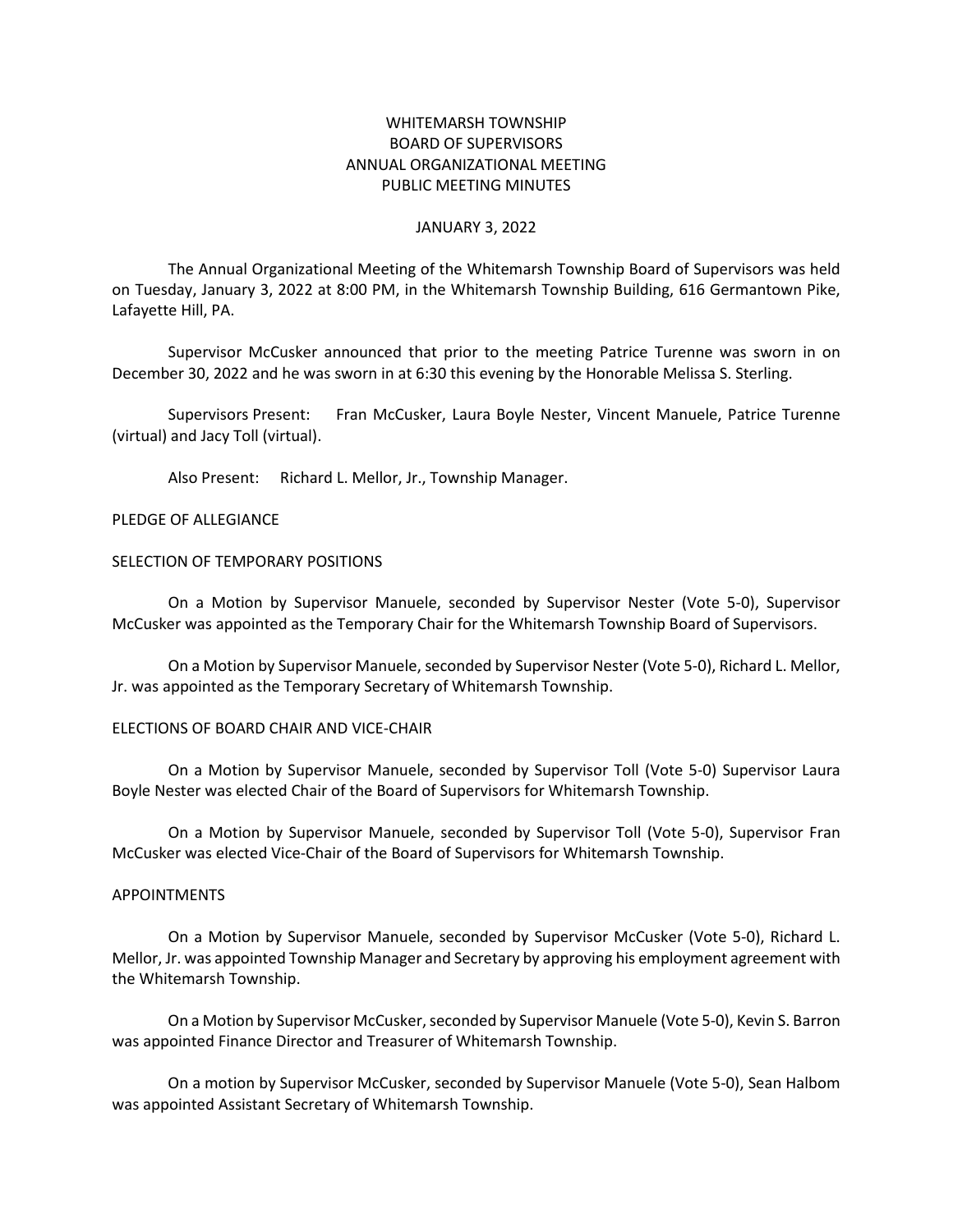On a Motion by Supervisor McCusker, seconded by Supervisor Manuele (Vote 5-0), Christopher P. Ward was appointed Chief of Police of Whitemarsh Township.

On a Motion by Supervisor Manuele, seconded by Supervisor McCusker (Vote 5-0), Charles L. Guttenplan, AICP PP was appointed Zoning Officer of Whitemarsh Township.

On a Motion by Supervisor McCusker, seconded by Supervisor Manuele (Vote 5-0), Sean P. Kilkenny of the Law Offices of Sean Kilkenny was appointed Solicitor for Whitemarsh Township.

On a Motion by Supervisor Manuele, seconded by Supervisor McCusker (Vote 5-0), Krista Heinrich, PE of Gilmore Associates was appointed Engineer for Whitemarsh Township.

On a Motion by Supervisor McCusker, seconded by Supervisor Drossner (Vote 5-0), the following Nominees were appointed to serve on the Vacancy Board for 2020:

Shari Petrakis (Supervisor Boyle Nester's Nominee) Chris Solecki (Supervisor McCusker's Nominee) Patrick Doran (Supervisor Manuele's Nominee) Sara Erlbaum (Supervisor Toll's Nominee) Johanna Wood (Supervisor Turenne's Nominee)

Various Board, Commission, and Committee Member Reappointments

On a Motion by Supervisor McCusker, seconded by Supervisor Manuele (Vote 5-0), the Board of Supervisors re-appointed the following individuals to the appropriate Boards and Commissions for the appropriate terms:

| <b>NAME</b>            | <b>BOARD OR COMMISSION</b>          | <b>TERM</b> | <b>TERM</b><br><b>ENDING</b> |
|------------------------|-------------------------------------|-------------|------------------------------|
| James F. Behr          | <b>Zoning Hearing Board</b>         | 5 year      | 12/31/2026                   |
| Randi Rubin Goldstein  | Zoning Hearing Board (alternate)    | 3 year      | 12/31/2024                   |
| Robert Dambman         | <b>Planning Commission</b>          | 4 Year      | 12/31/2025                   |
| <b>Scott Quitel</b>    | <b>Planning Commission</b>          | 4 Year      | 12/31/2025                   |
| Stephen J. Ziegler     | <b>Shade Tree Commission</b>        | 5 year      | 12/31/2026                   |
| Jori Broad             | <b>Whitemarsh Authority</b>         | 5 year      | 12/31/2026                   |
| Cathy Levin            | WJML                                | 3 year      | 12/31/2024                   |
| <b>Kenneth Parsons</b> | <b>HARB</b>                         | 4 year      | 12/31/2025                   |
| Gerald Rafter          | <b>HARB</b>                         | 4 year      | 12/31/2025                   |
| Eileen Behr            | <b>Emergency Services Board</b>     | 3 year      | 12/31/2024                   |
| John Lukens            | <b>Emergency Services Board</b>     | 3 year      | 12/31/2024                   |
| <b>Chad Waters</b>     | <b>Emergency Services Board</b>     | 3 year      | 12/31/2024                   |
| Debra Harris           | <b>Environmental Advisory Board</b> | 3 year      | 12/31/2024                   |
| Leia Heritage          | <b>Environmental Advisory Board</b> | 3 year      | 12/31/2024                   |
| Mark Cratin            | <b>MCAB</b>                         | 3 year      | 12/31/2024                   |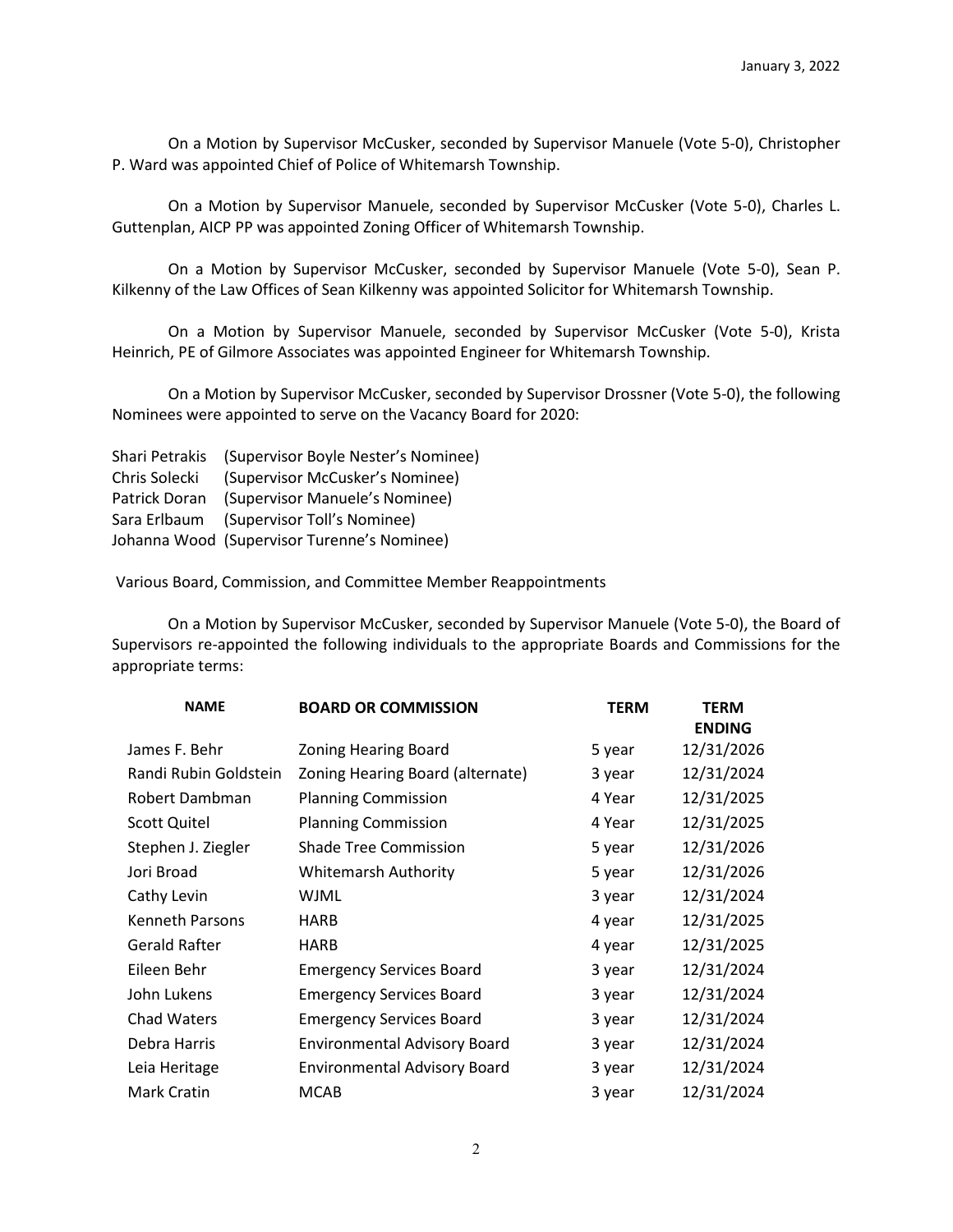| Ryan Hurley    | MCAB                             | 3 vear | 12/31/2024 |
|----------------|----------------------------------|--------|------------|
| Jennifer Etkin | <b>Human Relation Commission</b> | 3 year | 12/31/2024 |

ANNOUNCEMENTS

APPROVAL OF MINUTES

PUBLIC HEARINGS

BOARD PUBLIC DISCUSSION ITEMS

**ORDINANCES** 

## RESOLUTIONS

1. Annual Emergency Operation Plan Promulgation

On a motion by Supervisor McCusker, seconded by Supervisor Manuele (Vote 5-0) the Board of Supervisors **Resolution #2022-01** approving the 2022 Annual Emergency Operation Plan Promulgation.

2. Establishing Board of Supervisor Meeting Schedule Format

On a Motion by Supervisor Manuele, seconded by Supervisor McCusker (Vote 5-0), the Board of Supervisors adopted **Resolution #2022-02**, establishing the Board of Supervisor's Meeting schedule and format for 2021.

3. Establishing Travel and Business Expense Policy

On a Motion by Supervisor Manuele, seconded by Supervisor McCusker (Vote 5-0), the Board of Supervisors adopted **Resolution #2022-03**, establishing the Township Travel and Business Expense Policy for 2022.

4. Establishing Holidays for Non-Uniformed, Non-Union Township Employees

On a Motion by Supervisor Manuele, seconded by Supervisor McCusker (Vote 5-0), the Board of Supervisors adopted **Resolution #2022-04**, establishing the Township Holiday's for Non-Uniformed, Non-Union Employees in 2022.

## **MOTIONS**

1. Selection of Township Depositories

Mr. Mellor explained the depositories are TD Bank, Pennsylvania Local Government Trust, Pennsylvania Treasury INVEST Department, Santander Bank, Great Eastern Management, Inc, Wells Fargo Advisors and TruMark Financial.